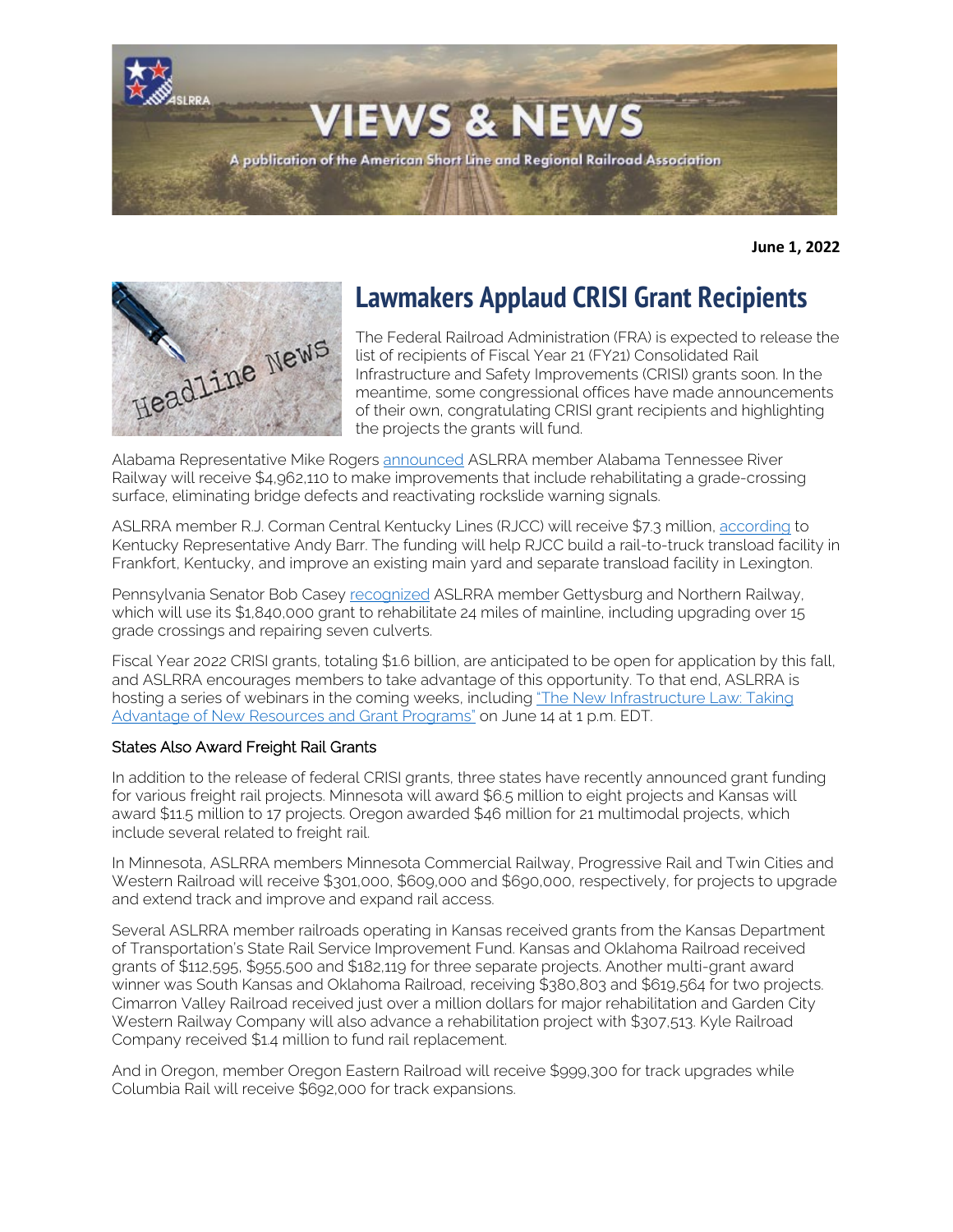

As an ASLRRA Preferred Provider, Loram offers Discounts on Tie and Track Inspection Services to ASLRRA Members.

Click to learn more!





#### **FRA Toolkit Aims to Help Railroads Reduce Trespassing, Suicide**

The Federal Railroad Administration (FRA) recently launched its [Trespass & Suicide Prevention Toolkit.](https://trespasstoolkit.fra.dot.gov/eLib/Find#p1_z100_gD) The interactive resource allows railroad safety professionals, community members and other stakeholders to find summaries of different railroad trespass prevention strategies and suicide prevention measures,

According to the FRA's Office of Safety Analysis, approximately 70 percent of all railroad-related deaths in the United States are the

result of trespassing and suicide. The toolkit works to address the complex issues underlying this statistic by listing individual measures, or prevention strategies, and provding relevant information such as advantages and drawbacks and suggestions for implementation. Users can also use the toolkit's search function to pick out strategies that directly relate to a certain incident type, location and more.

Included with the toolkit is a [user guide](https://trespasstoolkit.fra.dot.gov/Modules/RadCms.Elibrary/assets/pdf/TSPToolkit_UserGuide_Final_4.15.22.pdf) for those seeking more help navigating the online site.



#### **Invite Lawmakers to Take a Tour of Railroad Facilities this Summer**

Memorial Day weekend is the unofficial start of summer in the U.S., meaning members of Congress will be spending more time away from Washington, D.C. and in their hometowns. This situation offers ASLRRA members an opportunity to reach out to their federal representatives and senators and invite them to tour their facilities and learn about the small-railroad industry.

Inviting lawmakers to visit railroad and supplier facilities is an excellent way to communicate the importance of short line and

regional railroads to local, state and national economies. These tours also offer a way to build a relationship with lawmakers and help them understand how their actions on Capitol Hill affect businesses in their districts.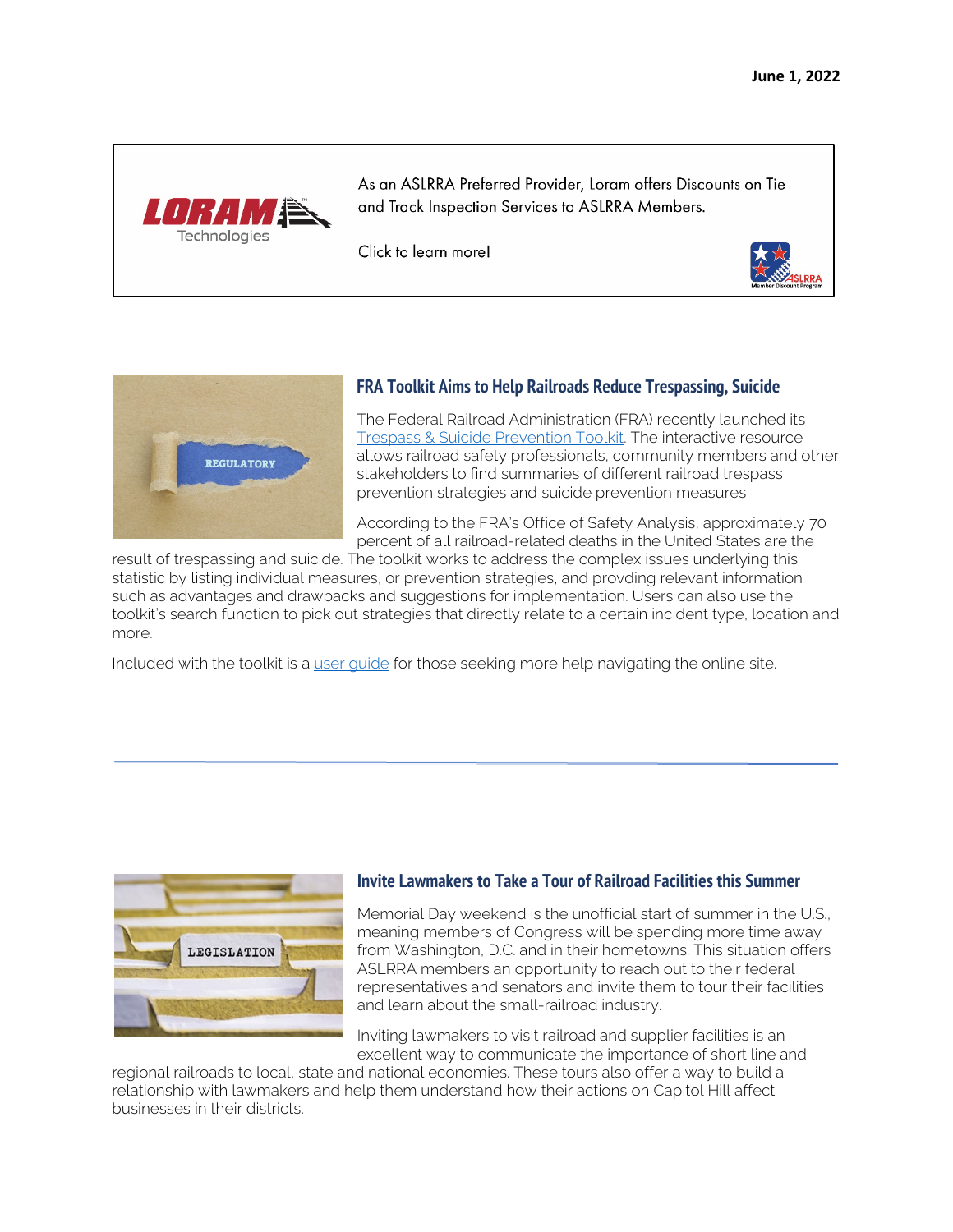ASLRRA's Government Affairs Team can help Association members connect with members of their congressional delegation and can assist with scheduling a facility visit. Contact ASLRRA's [Zach](mailto:zradford@aslrra.org?subject=Congressional%20site%20visit)  [Radford](mailto:zradford@aslrra.org?subject=Congressional%20site%20visit) or [Crystal Gitchell](mailto:cgitchell@aslrra.org?subject=Congressional%20site%20visit) for more information.

### **CONNECT REMOTELY AND CONTINUE LEARNING WITH ASLRRA WEBINARS**

With nearly 200 recordings available, there's a webinar to meet the needs of everyone on your team. Visit aslrra.org/webinars to view a complete list of available recordings.



*Know a company that would benefit from joining and participating in ASLRRA? Please contact ASLRRA's Senior Vice President of Membership and Business Developmen[t Kathy Keeney](mailto:kkeeney@aslrra.org?subject=Membership) via email or on (202) 585- 3439.*

#### **ASLRRA Welcomes Two New Members**



[Ferrocarril Y Terminal Del Valle De Mexico, S.A. De C.V.,](http://www.ferrovalle.mx/en/)  [\(Ferrovalle\)](http://www.ferrovalle.mx/en/) operates rail trackage and terminals in and around Mexico City. Ferrovalle is made up of two large operating divisions – the railroad (TFVM) that operates a network with more than 500 kilometers of track that moves 900,000 cars annually and an intermodal division that moves more than 500,000 containers annually. Ferrovalle connects with Kansas City Southern, Ferromex and Ferrosur. Our primary contact is General Manager Francisco Fabila.



[Lee Inspection & Consulting Services, Inc.,](http://www.leeinspect.com/) based in Joplin, Missouri, provides a wide variety of wood and track inspection services. It offers non-destructive tie and timber testing, track and bridge inspections, 3rd party independent inspections, GPS mapping systems, and preservative testing in ties and timbers. Our primary contact is Operations Manager [Dustin Juneau,](mailto:drjuneau@leeinspect.com?subject=ASLRRA) who can be reached on (318) 312-3100.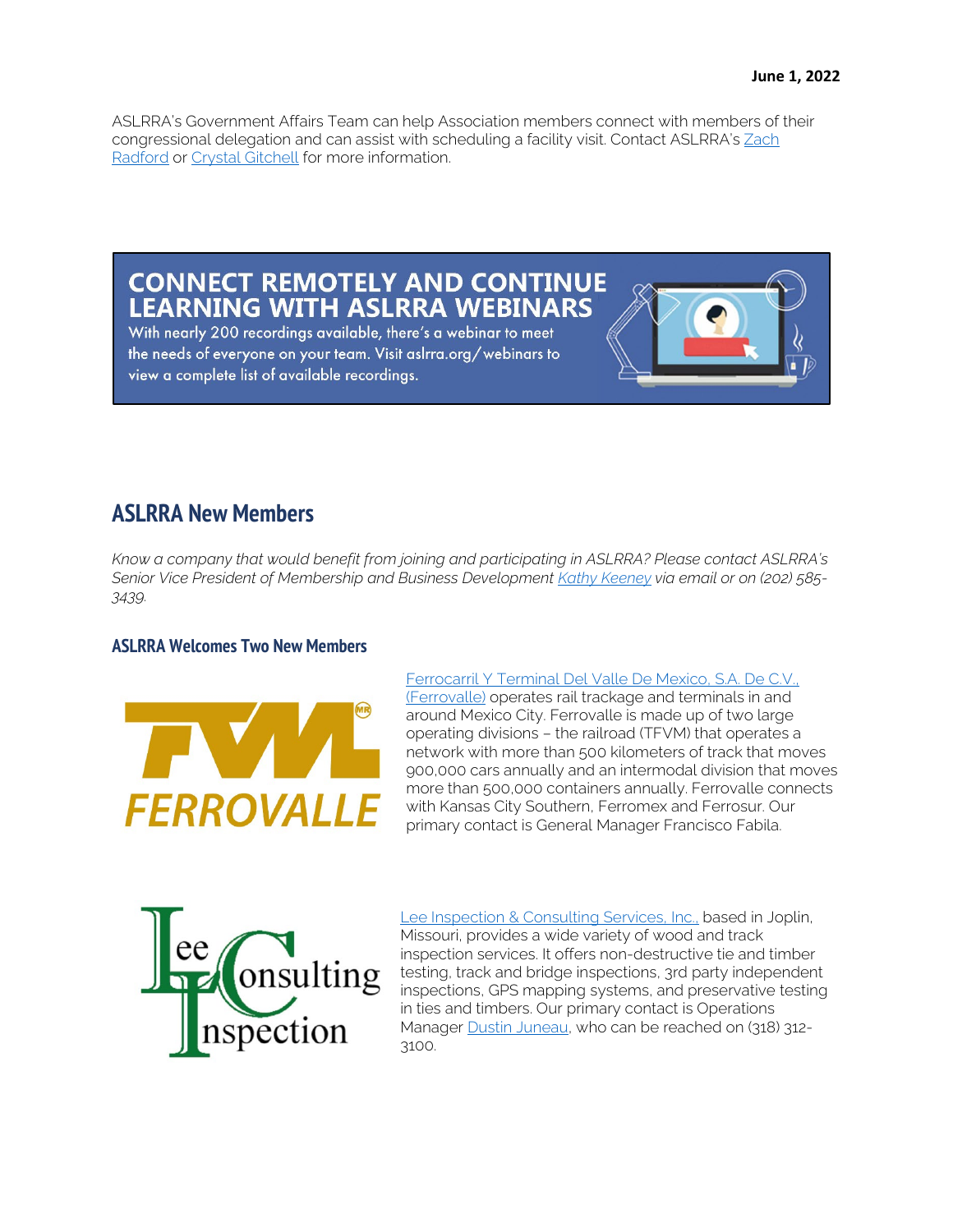### **ASLRRA Announcements**

#### **Optimize Track Inspections with Aurora from Preferred Provider Loram Technologies**

Track inspections help railroads identify and manage problems and potential problems to ensure operational safety and regulatory compliance. To aid with the inspection process, ASLRRA Preferred Provider Loram Technologies offers its Aurora Track Inspection Technology to ASLRRA members at preferred pricing through the Association's Member Discount Program.

Aurora uses state-of-the-art imaging technology to scan railroad tracks, evaluating the condition of every tie and identifying problems like rail seat deterioration and rail base corrosion. That data gets turned into an easy-to-understand report customized to railroads' specific needs, helping companies find issues that compromise track safety and efficiency. Not only can railroads then make plans to repair deficiencies, they can evaluate whether they are in compliance with industry regulations.

ASLRRA members can improve operations at a lower cost with Aurora from Loram Technologies. To learn more about Aurora and the other products and services available through other ASLRRA Preferred Providers, visit the Association's [Member Discount Program website.](https://www.aslrra.org/member-resources/member-discount-program/) 

#### **Spaces are Filling Quickly for ASLRRA's GCOR Seminar in July**

ASLRRA has again partnered with the Iowa Northern Railway Company (IANR) to offer comprehensive training on [General Code of Operating Rules \(GCOR\).](https://www.aslrra.org/education/training-seminars/comprehensive-general-code-of-operating-rules-gcor-training-seminar/) The three-day [GCOR](https://www.aslrra.org/education/training-seminars/comprehensive-general-code-of-operating-rules-gcor-training-seminar/) seminar will be held July 26-28 and completing this training allows railroads using GCOR as their operating rules to meet training requirements mandated by 49 CFR Part 240, 242 and 214 Subpart C.

This popular seminar will be presented by subject matter experts JR Gelnar, ASLRRA's vice president of safety and compliance, and Mark Vaughn, IANR's assistant general manager. It will be held at the BienVenu Event Center adjacent to the Holiday Inn & Suites in Cedar Falls, Iowa. Click [here](https://aslrra.force.com/s/login/?ec=302&inst=4W&startURL=%2Fidp%2Flogin%3Fapp%3D0sp4W000000wkde%26RelayState%3DaHR0cHM6Ly93d3cuYXNscnJhLm9yZy9lZHVjYXRpb24vdHJhaW5pbmctc2VtaW5hcnMvY29tcHJlaGVuc2l2ZS1nZW5lcmFsLWNvZGUtb2Ytb3BlcmF0aW5nLXJ1bGVzLWdjb3ItdHJhaW5pbmctc2VtaW5hci9yZWdpc3Rlci1ub3cv%26binding%3DHttpPost%26inresponseto%3DASLRRA) to register. A full list of upcoming training seminars is also available [on ASLRRA's website.](https://www.aslrra.org/education/training-seminars/) 

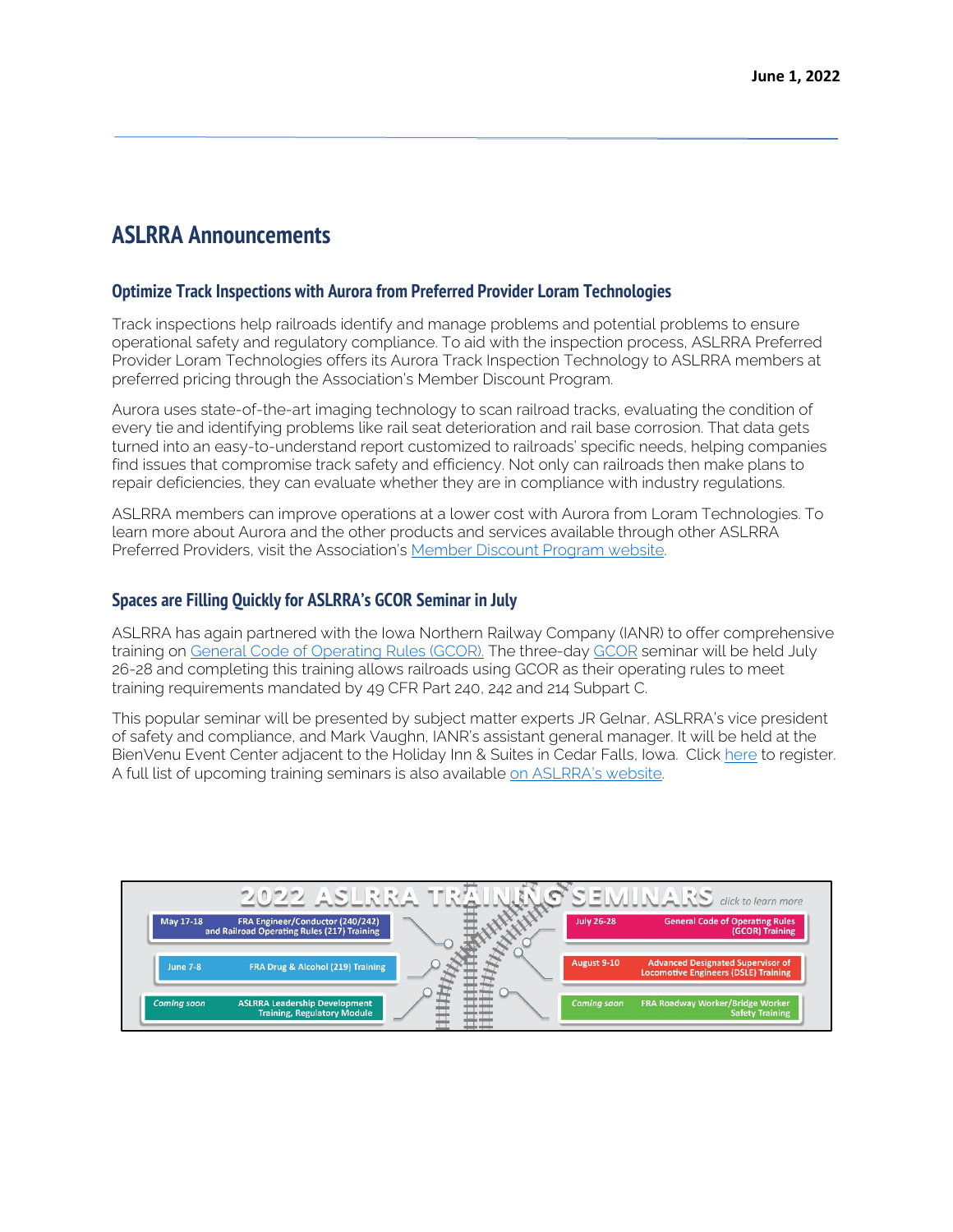

## **ASLRRA Webinars – Live or On-Demand**

#### **Upcoming Webinars**

[Part 243 Railroad Obligations with Contractors](https://www.aslrra.org/education/webinars/) – June 1, 2022

Join FRA Staff Director Rob Castiglione to understand what your obligations are as a railroad when engaging with contractors under Part 243, including Roadway Worker Protection (RWP). Attendees

will have an opportunity to participate in Q&A at the end of the presentation. Presenters include Castiglione and ASLRRA's Jo Strang and JR Gelnar.

This webinar is free for both ASLRRA members and non-members.

#### [The New Infrastructure Law: Taking Advantage of New Resources and Grant Programs](https://www.aslrra.org/education/webinars/) – June 14, 2022

Subject-matter experts from Blank Rome Government Relations and Bergmann Associates will provide an in-depth presentation covering new grant programs and resources available to short line railroads as a result of the new Infrastructure Investment and Jobs Act (IIJA).

The webinar costs \$15 for members and \$25 for non-members.

#### **Find Recordings from Last Year's General Counsel Symposium in the On-Demand Webinar Library**

ASLRRA's [General Counsel Symposium](https://www.aslrra.org/events/regional-meetings/) will take place this fall in conjunction with the Central & Pacific Region Meeting in Milwaukee, Wisconsin, but those who cannot wait until October to learn about railroad-related legal issues can view recordings of legal sessions from the 2021 Virtual General Counsel Symposium. These recordings are available in ASLRRA's [On-Demand Webinar](https://www.aslrra.org/education/webinars/) library, and include titles like:

- Strategically Defending a FELA Toxic Tort Case
- Section 889: Protecting the Security of the Railroad Supply Chain
- Encroachments & Trespass: On the Railroad, It's All About Property
- Utility Crossings and Broadband Deployment

These webinars are only a few of the over 170 recordings available on a wide variety of topics including finance, human resources, communications and business development. ASLRRA members can access the On-Demand Webinar for free while non-members can purchase a subscription. Follow the link above to access the webinar library today.

#### Click [here](https://www.aslrra.org/education/education-offerings/) to learn more about ASLRRA's education offerings.

### **Industry Events and Announcements**